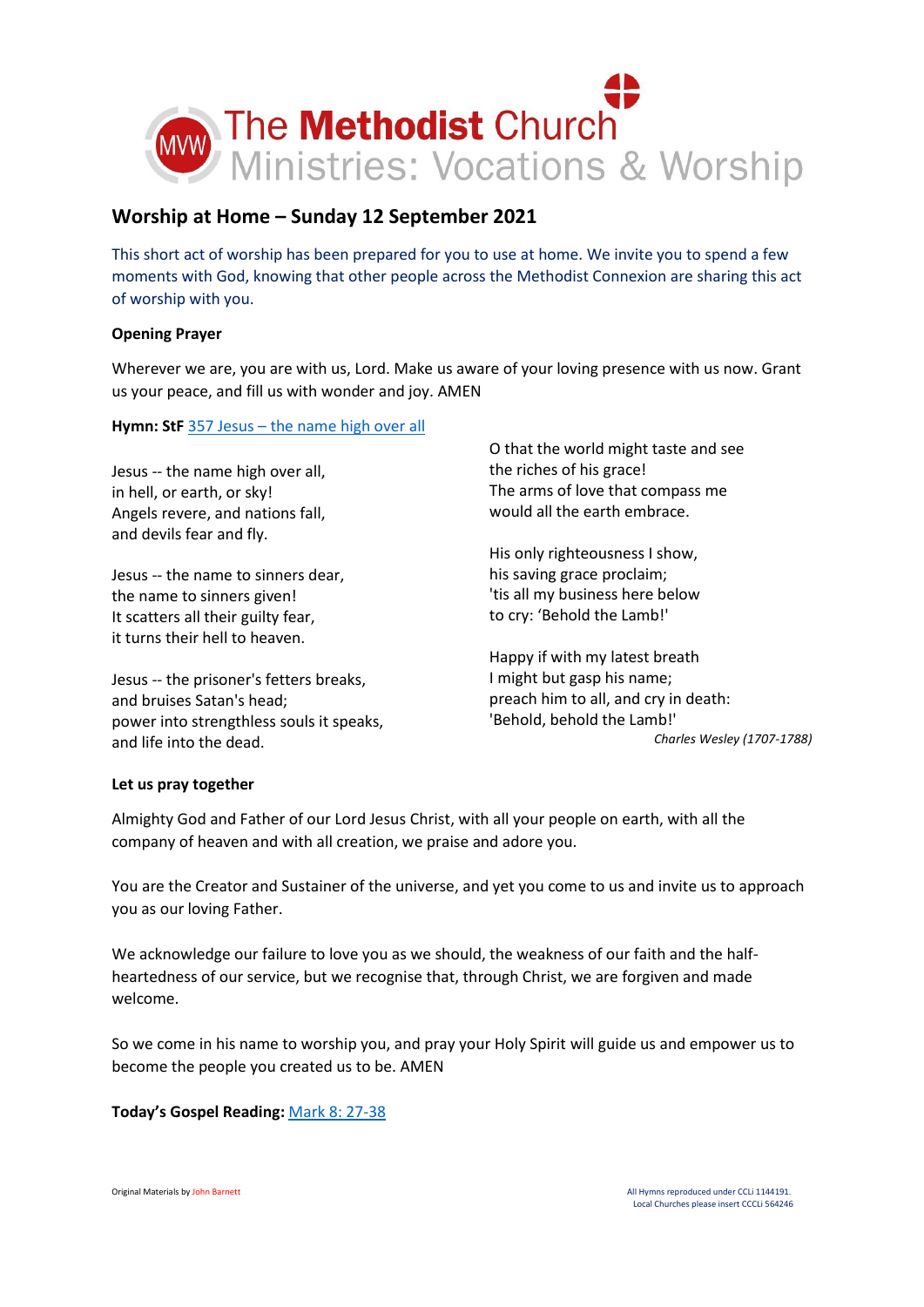## **Time to Reflect**

According to the Gospel writers, Jesus asked many questions; many more, in fact, than he answered! This was one of the things that made him an effective teacher. Rather than giving people simple answers that required no further thought, he asked questions that made them think for themselves. Not only did this help them find the answers to their own questions, it made them reflect more deeply about their relationship with God.

In our reading today, Jesus asked his disciples two questions. The first one was easy to answer: "Who do people say that I am?" The disciples must have had many conversations with folk they met who had their own ideas about Jesus. They were able to report that people thought perhaps he was John the Baptist reincarnated, or Elijah, or one of the prophets.

The second question was much more challenging: "But who do you say that I am?" The answer to this question required faith and commitment. Peter was the first to answer: "You are the Messiah", that is, the anointed one sent by God to save his people. Peter had perceived the truth about Jesus, but still had much to learn about its implications, as we see in the following verses.

"Who do you say that I am?" is a question all of us need to consider. The answer we give will have an impact on everything else in our lives.

Take a time to sit quietly

## **A time of prayer**

Think of people and situations, near or far, that particularly need our prayers today, as we use this intercession from the Methodist Worship Book Covenant Service:

Loving God, hear us as we pray for your holy catholic Church: make us all one, that the world may believe.

Inspire and lead all who govern and hold authority in the nations of the world: establish justice and peace among all people.

Have compassion on all who suffer from any sickness, grief or trouble: deliver them from their distress.

We praise you for all your saints who have entered your eternal glory: bring us all to share in your heavenly kingdom.

Lord our God, you have helped us by your grace to make these prayers, and you have promised through Christ our Lord that when two or three agree in his name you will grant what they ask.

Answer now your servants' prayers according to their needs; in this world grant that we may truly know you, and in the world to come graciously give us eternal life; through Jesus Christ our Lord. AMEN.

## **The Lord's Prayer**

*Our Father ……*